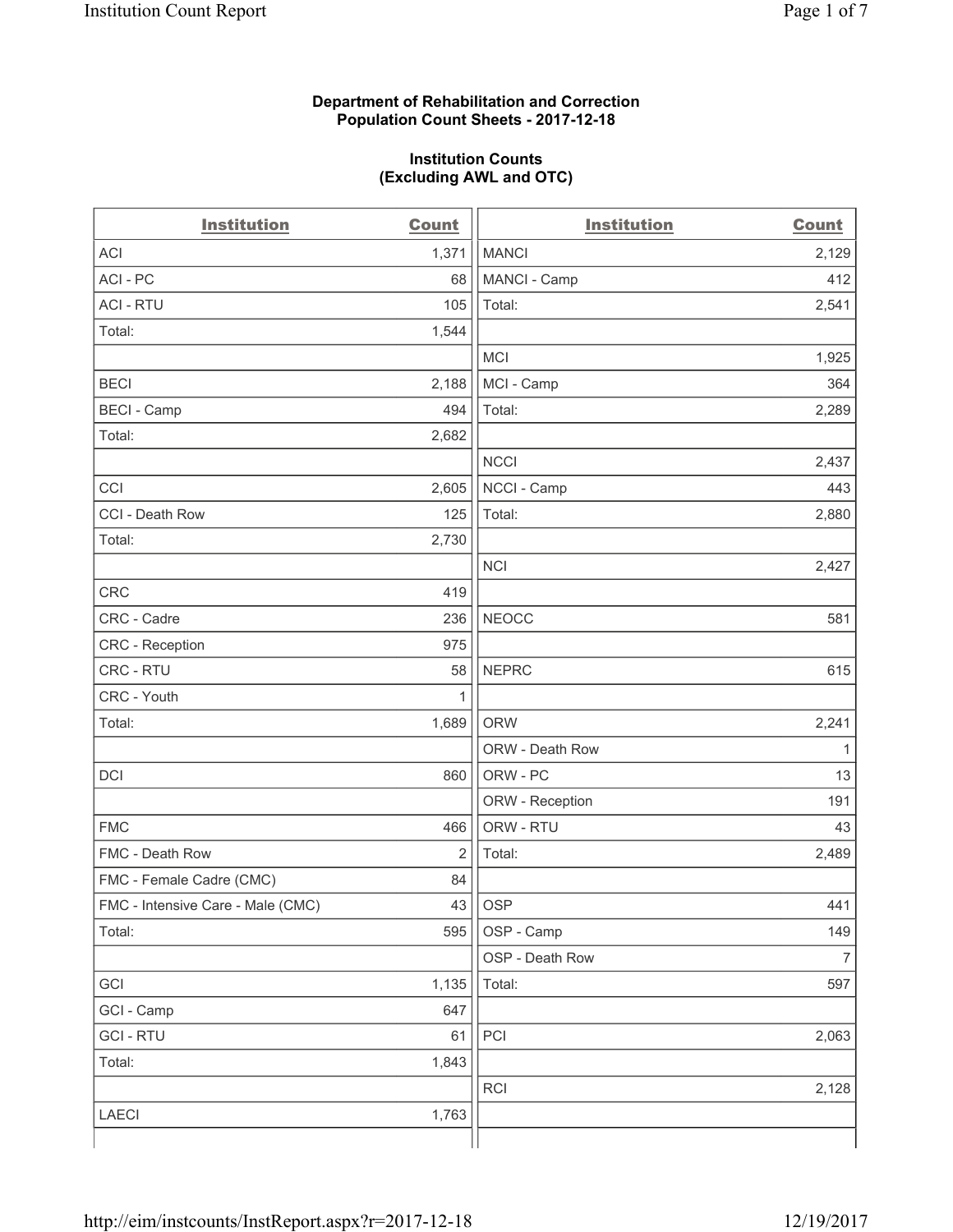|                          |       |                | <b>Total Population:</b><br>49,702 |
|--------------------------|-------|----------------|------------------------------------|
|                          |       |                |                                    |
|                          |       | Total:         | 1,277                              |
|                          |       | <b>WCI-RTU</b> | 31                                 |
|                          |       | <b>WCI</b>     | 1,246                              |
|                          |       |                |                                    |
| Total:                   | 2,362 | Total:         | 538                                |
| MACI - Minimum           | 1,256 | TOCI - PC      | 98                                 |
| <b>MACI</b>              | 1,106 | <b>TOCI</b>    | 440                                |
|                          | 1,271 |                | 1,447                              |
| Total:                   |       | Total:         |                                    |
| <b>LORCI - Reception</b> | 923   | TCI - Camp     | 437                                |
| LORCI - Cadre            | 139   | <b>TCI</b>     | 1,010                              |
| LORCI                    | 209   |                |                                    |
|                          |       | Total:         | 1,222                              |
| LOCI                     | 2,291 | SOCF - RTU     | 53                                 |
| Total:                   | 2,457 | <b>SOCF</b>    | 1,169                              |
| LECI - Camp              | 160   | SCI            | 1,924                              |
| LECI                     | 2,297 |                |                                    |
|                          |       | <b>RICI</b>    | 2,597                              |

\* The Total Population includes 30 Offenders with Reason Codes 30 & 31. \*\* The Total Population includes 38 Offenders with Reason Code 0A.

# **Male Population by Security Level (Include AWL and Exclude OTC)**

| <b>Security Level</b>  |                   | <b>Body</b> | <b>AWL</b> | $(-OTC)$ | <b>Total</b> |
|------------------------|-------------------|-------------|------------|----------|--------------|
| Total Level 5          |                   | 97          | 3          | 3        | 97           |
| Total Level 4          |                   | 2,330       | 44         | 38       | 2,336        |
| Total Level 3          |                   | 11,672      | 137        | 112      | 11,697       |
| Total Level 2          |                   | 15.919      | 219        | 139      | 15,999       |
| Total Level 1          |                   | 15.402      | 185        | 85       | 15,502       |
| <b>Total Death Row</b> |                   | 136         |            | 0        | 137          |
|                        | <b>Total Male</b> | 45,556      | 589        | 377      | 45,768       |

### **Female Population by Institution (Include AWL and Exclude OTC)**

| <b>Institution</b>       | <b>Body</b> | <b>AWL</b> | $(-OTC)$ | Total |
|--------------------------|-------------|------------|----------|-------|
| <b>DCI</b>               | 860         | 10         |          | 862   |
| <b>FMC</b>               | 24          |            |          | ∼     |
| FMC - Female Cadre (CMC) | 84          |            |          | 87    |
|                          |             |            |          |       |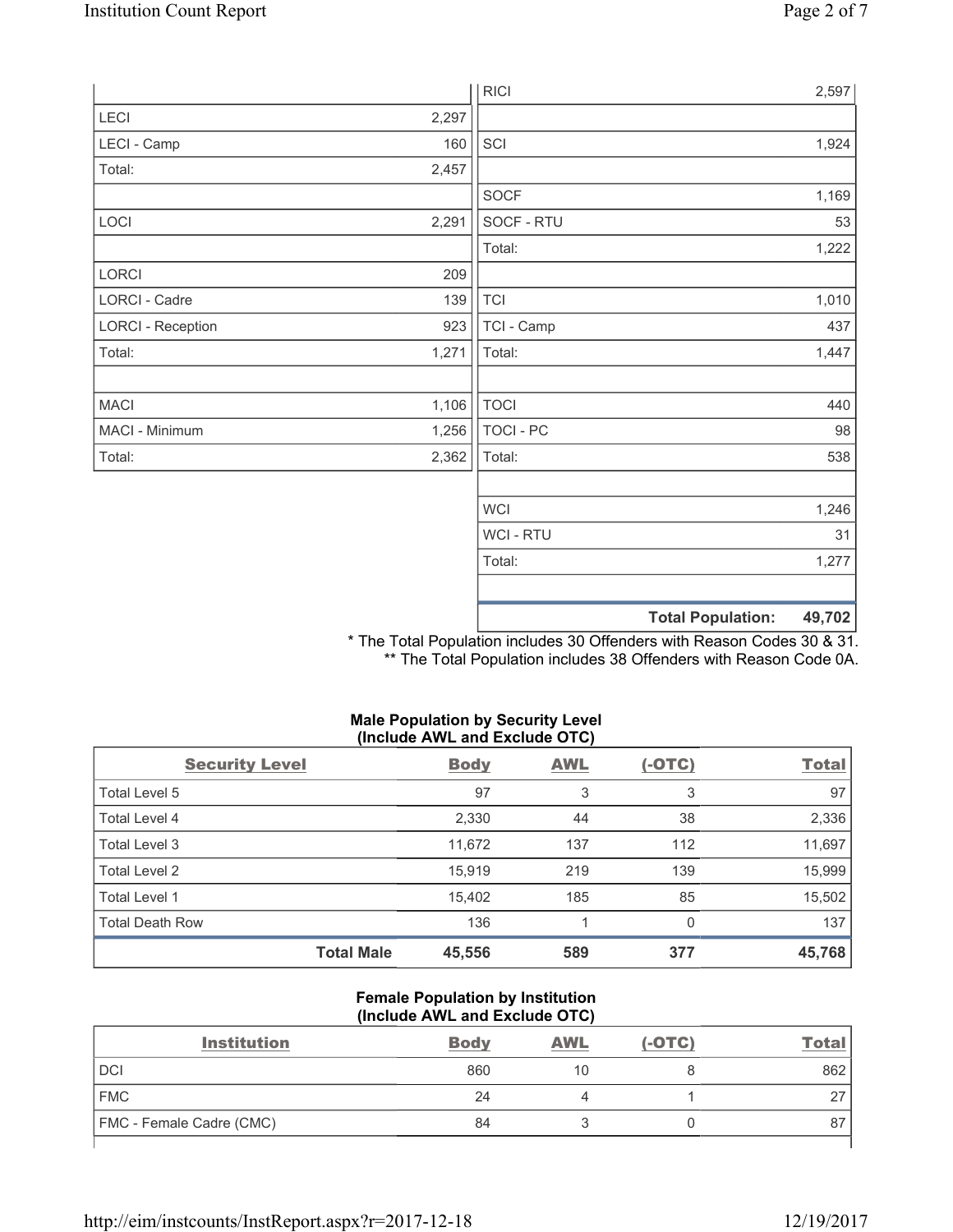| <b>NEPRC</b>           |                          | 614    | 10  |              | 617    |
|------------------------|--------------------------|--------|-----|--------------|--------|
| <b>ORW</b>             |                          | 2,240  | 37  | 17           | 2,260  |
| <b>ORW - Death Row</b> |                          |        | 0   | 0            |        |
| ORW - PC               |                          | 13     | 0   | O            | 13     |
| ORW - Reception        |                          | 191    | 0   | <sup>0</sup> | 191    |
| ORW - RTU              |                          | 43     | 0   | $\Omega$     | 43     |
|                        | <b>Total Female</b>      | 4,070  | 64  | 33           | 4,101  |
|                        |                          |        |     |              |        |
|                        | <b>Total Population:</b> | 49,626 | 653 | 410          | 49,869 |

# **Male Population by Institution: Security Level 5 (Include AWL and Exclude OTC)**

| <b>Institution</b>   | <b>Body</b>    | <b>AWL</b>  | $(-OTC)$     | <b>Total</b> |
|----------------------|----------------|-------------|--------------|--------------|
| ACI                  |                | $\mathbf 0$ | $\Omega$     |              |
| CRC                  | $\overline{2}$ | $\mathbf 0$ | $\Omega$     | 2            |
| LECI                 |                | 0           | $\Omega$     |              |
| LORCI                |                | $\mathbf 0$ | $\Omega$     |              |
| <b>MANCI</b>         |                | $\mathbf 0$ | $\mathbf{0}$ |              |
| <b>OSP</b>           | 49             | 1           |              | 49           |
| <b>RCI</b>           |                | $\mathbf 0$ | $\Omega$     |              |
| SCI                  |                | $\Omega$    | $\Omega$     |              |
| SOCF                 | 33             |             |              | 33           |
| SOCF - RTU           | $\overline{2}$ | 0           | $\Omega$     | 2            |
| <b>TCI</b>           |                | 0           | $\Omega$     |              |
| <b>TOCI</b>          | 4              |             |              | 4            |
| <b>Total Level 5</b> | 97             | 3           | 3            | 97           |

# **Male Population by Institution: Security Level 4 (Include AWL and Exclude OTC)**

| <b>Institution</b> | <b>Body</b> | <b>AWL</b>     | $(-OTC)$      | <b>Total</b> |
|--------------------|-------------|----------------|---------------|--------------|
| ACI                |             | $\overline{2}$ |               | 8            |
| <b>BECI</b>        |             |                |               |              |
| CCI                | 3           |                |               | 3            |
| CRC                | 38          | 3              | $\mathcal{P}$ | 39           |
| CRC - Reception    |             |                |               | 8            |
| CRC - RTU          | 3           |                |               | 3            |
| <b>FMC</b>         |             | $\Omega$       | O             |              |
| GCI                |             | O              |               |              |
| <b>LAECI</b>       | 6           |                |               | 6            |
| LECI               | 49          |                |               | 49           |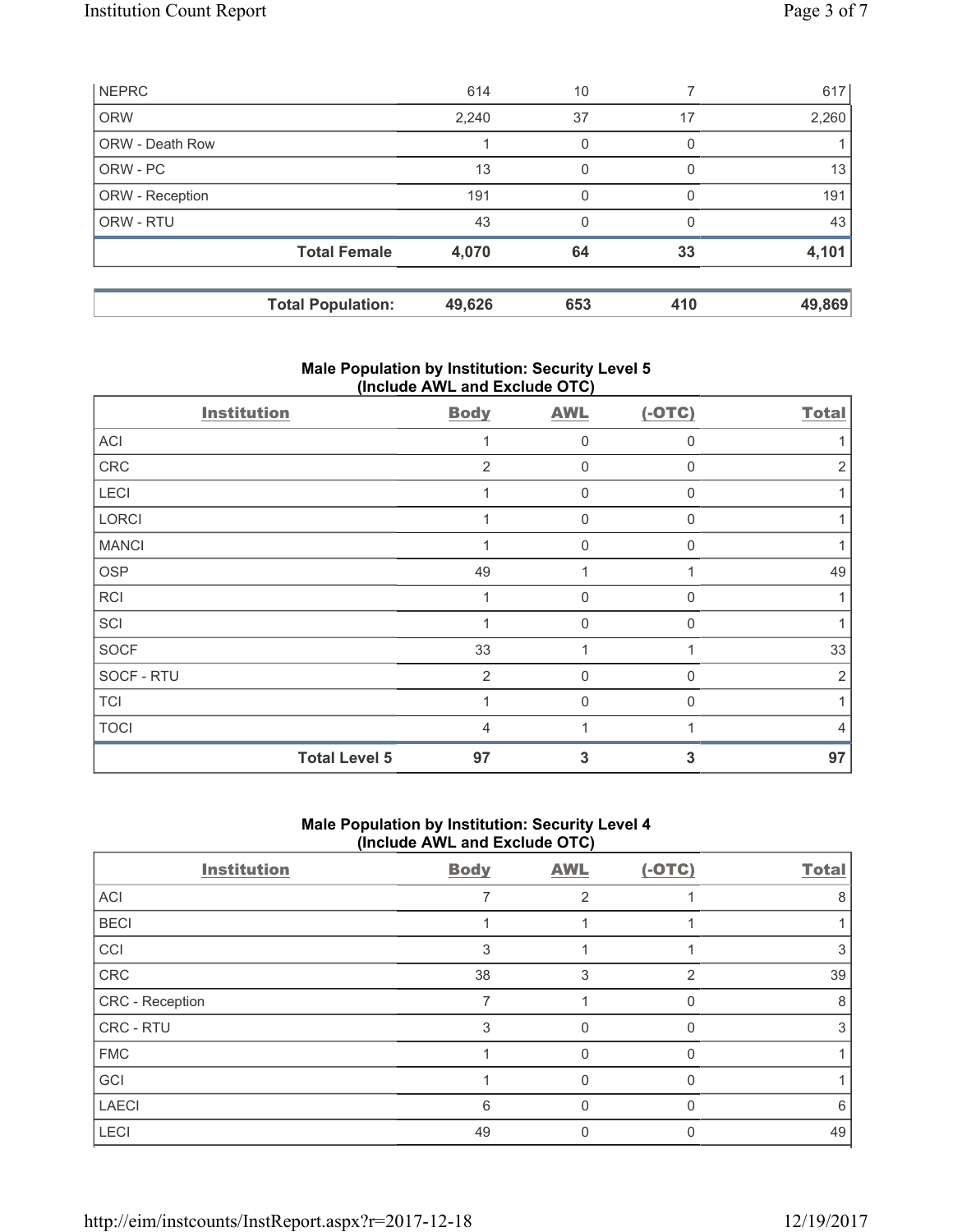| LOCI                     |                      | $9$            | $\mathsf{O}\xspace$       | $\mathsf 0$         | $\boldsymbol{9}$ |
|--------------------------|----------------------|----------------|---------------------------|---------------------|------------------|
| <b>LORCI</b>             |                      | 18             | 6                         | $\,6\,$             | 18               |
| LORCI - Cadre            |                      | $\mathbf 2$    | $\mathsf{O}\xspace$       | $\mathsf 0$         | $\sqrt{2}$       |
| <b>LORCI - Reception</b> |                      | $\overline{2}$ | $\mathsf{O}\xspace$       | $\mathbf 0$         | $\overline{2}$   |
| <b>MACI</b>              |                      | 53             | $\mathsf 0$               | $\mathsf 0$         | 53               |
| <b>MANCI</b>             |                      | 47             | $\ensuremath{\mathsf{3}}$ | $\,$ 3 $\,$         | 47               |
| MCI                      |                      | $\overline{2}$ | $\mathsf 0$               | $\mathsf 0$         | $\sqrt{2}$       |
| <b>NCCI</b>              |                      | $\,$ 3 $\,$    | $\mathsf{O}\xspace$       | $\mathsf 0$         | $\,$ 3 $\,$      |
| <b>NCI</b>               |                      | $\overline{4}$ | $\mathsf{O}\xspace$       | $\mathsf{O}\xspace$ | $\overline{4}$   |
| <b>OSP</b>               |                      | 382            | 4                         | $\overline{4}$      | 382              |
| PCI                      |                      | $\overline{2}$ | $\mathsf 0$               | $\mathsf{O}\xspace$ | $\sqrt{2}$       |
| <b>RCI</b>               |                      | 14             | $\mathbf{1}$              | $\mathbf{1}$        | 14               |
| <b>RICI</b>              |                      | 8              | $\mathsf 0$               | $\mathsf 0$         | $\,8\,$          |
| SCI                      |                      | 5              | $\mathsf{O}\xspace$       | $\mathsf 0$         | $\sqrt{5}$       |
| SOCF                     |                      | 1,126          | 13                        | 10                  | 1,129            |
| SOCF - RTU               |                      | 51             | $\mathsf{O}\xspace$       | $\mathsf 0$         | 51               |
| <b>TCI</b>               |                      | 12             | $\mathbf 2$               | $\overline{2}$      | 12               |
| TCI - Camp               |                      | $\mathbf{1}$   | $\mathsf{O}\xspace$       | $\mathsf{O}\xspace$ | $\mathbf{1}$     |
| <b>TOCI</b>              |                      | 422            | 5                         | 5                   | 422              |
| <b>TOCI - PC</b>         |                      | 20             | $\mathsf{O}\xspace$       | $\mathsf{O}\xspace$ | 20               |
| <b>WCI</b>               |                      | 24             | $\mathbf 1$               | $\mathbf{1}$        | 24               |
| WCI - RTU                |                      | $\overline{7}$ | $\mathbf{1}$              | 1                   | $\overline{7}$   |
|                          | <b>Total Level 4</b> | 2,330          | 44                        | 38                  | 2,336            |

### **Male Population by Institution: Security Level 3 (Include AWL and Exclude OTC)**

| $\mathbf 0$<br>0<br>$\mathbf 0$<br>$\sqrt{3}$ | $\mathbf 0$<br>0<br>$\mathbf 0$<br>$\overline{2}$ | 15<br>3<br>$\overline{2}$ |
|-----------------------------------------------|---------------------------------------------------|---------------------------|
|                                               |                                                   |                           |
|                                               |                                                   |                           |
|                                               |                                                   |                           |
|                                               |                                                   |                           |
|                                               |                                                   | 80                        |
| $\mathbf 0$                                   | $\mathbf 0$                                       | 131                       |
| 12                                            | 11                                                | 632                       |
| $\mathbf 0$                                   | $\mathbf 0$                                       | 46                        |
| $\mathbf 0$                                   | 0                                                 |                           |
| $\mathbf 0$                                   | $\mathbf 0$                                       | 5                         |
| $\mathbf 0$                                   | $\mathbf 0$                                       | $\overline{2}$            |
| $\mathbf 0$                                   | $\mathbf 0$                                       |                           |
|                                               | $\mathbf 0$                                       |                           |
|                                               | 0                                                 |                           |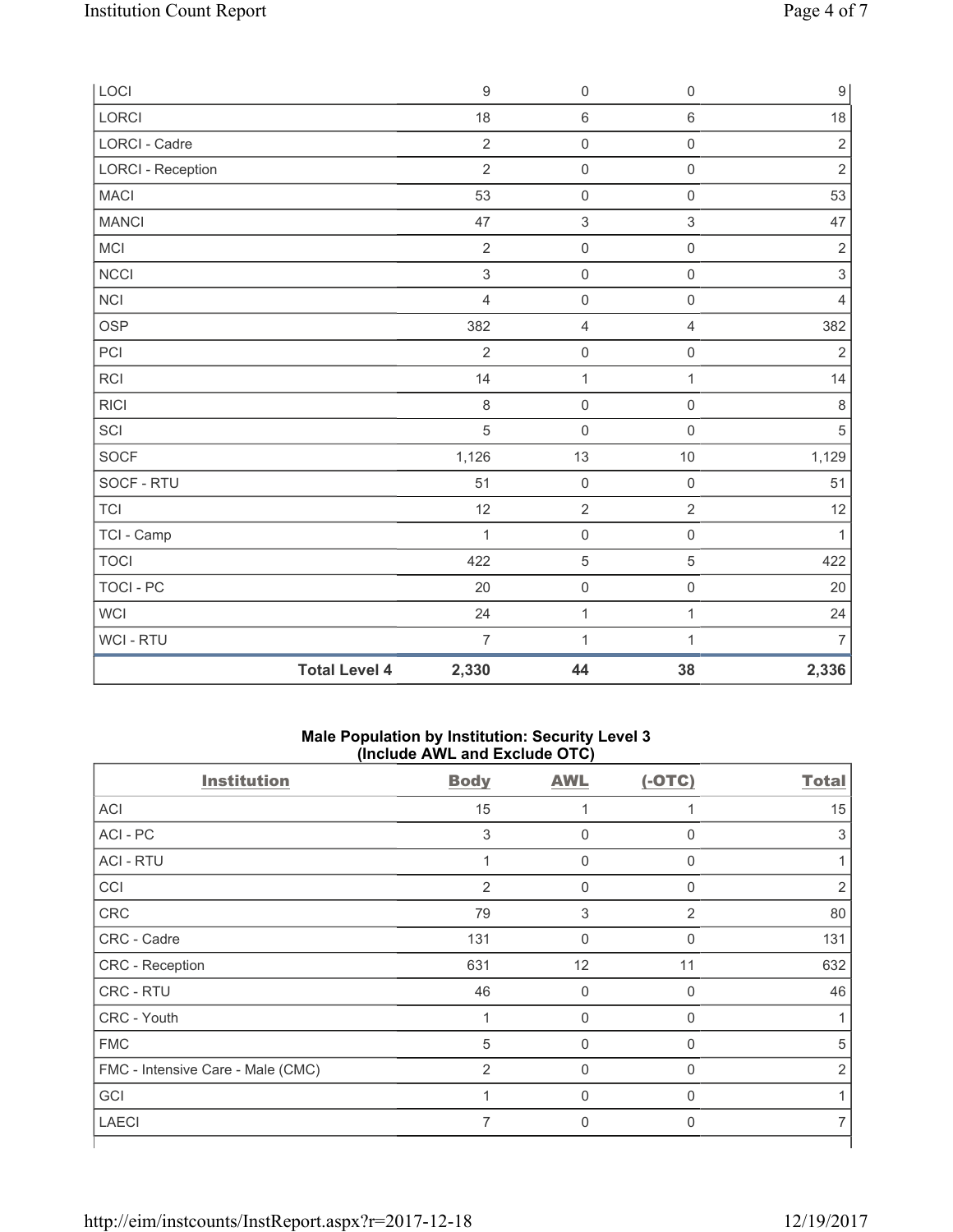| LECI                     |                      | 2,237          | 21                  | 17                  | 2,241          |
|--------------------------|----------------------|----------------|---------------------|---------------------|----------------|
| LOCI                     |                      | $\overline{4}$ | $\mathbf 0$         | $\mathsf{O}\xspace$ | 4              |
| LORCI                    |                      | 44             | 29                  | 28                  | 45             |
| LORCI - Cadre            |                      | 86             | $\mathsf{O}\xspace$ | $\mathsf{O}\xspace$ | 86             |
| <b>LORCI - Reception</b> |                      | 546            | $\sqrt{2}$          | $\mathbf{1}$        | 547            |
| MACI                     |                      | 966            | 8                   | 5                   | 969            |
| <b>MANCI</b>             |                      | 2,051          | 21                  | 16                  | 2,056          |
| NCCI                     |                      | 11             | $\mathsf{O}\xspace$ | $\mathsf{O}\xspace$ | 11             |
| NCI                      |                      | $\mathfrak{S}$ | $\mathsf{O}\xspace$ | $\mathsf{O}\xspace$ | $\sqrt{3}$     |
| <b>NEOCC</b>             |                      | 576            | $\mathbf{1}$        | $\mathsf 0$         | 577            |
| OSP                      |                      | $\overline{7}$ | $\mathsf{O}\xspace$ | $\mathsf{O}\xspace$ | $\overline{7}$ |
| PCI                      |                      | 32             | $\mathsf{O}\xspace$ | $\mathsf 0$         | 32             |
| RCI                      |                      | 1,892          | 20                  | 13                  | 1,899          |
| R C                      |                      | 14             | $\mathbf 0$         | $\mathsf{O}\xspace$ | 14             |
| SCI                      |                      | 1              | $\mathsf{O}\xspace$ | $\mathsf 0$         | 1              |
| SOCF                     |                      | 8              | $\mathsf{O}\xspace$ | $\mathsf{O}\xspace$ | $\,8\,$        |
| TCI                      |                      | 939            | $\mathbf 5$         | 4                   | 940            |
| <b>TOCI</b>              |                      | 14             | $\mathbf{1}$        | $\mathbf{1}$        | 14             |
| TOCI - PC                |                      | 78             | $\mathsf{O}\xspace$ | $\mathsf 0$         | 78             |
| WCI                      |                      | 1,218          | $13$                | $13$                | 1,218          |
| WCI - RTU                |                      | 21             | $\mathsf{O}\xspace$ | 0                   | 21             |
|                          | <b>Total Level 3</b> | 11,672         | 137                 | 112                 | 11,697         |

### **Male Population by Institution: Security Level 2 (Include AWL and Exclude OTC)**

| <b>Institution</b>                | <b>Body</b> | <b>AWL</b>     | $(-OTC)$       | <b>Total</b> |
|-----------------------------------|-------------|----------------|----------------|--------------|
| ACI                               | 707         | 11             | 6              | 712          |
| ACI-PC                            | 64          | $\mathsf 0$    | 0              | 64           |
| <b>ACI - RTU</b>                  | 68          | 1              | 1              | 68           |
| <b>BECI</b>                       | 1,383       | 17             | 13             | 1,387        |
| CCI                               | 1,947       | 17             | 4              | 1,960        |
| CRC                               | 153         | $\overline{4}$ | $\overline{4}$ | 153          |
| CRC - Cadre                       | 105         | $\mathbf 0$    | 0              | 105          |
| CRC - Reception                   | 213         | 7              | 7              | 213          |
| CRC - RTU                         | 9           | $\mathbf 0$    | $\mathbf 0$    | 9            |
| <b>FMC</b>                        | 9           | 1              | $\mathbf 0$    | 10           |
| FMC - Intensive Care - Male (CMC) | 15          | $\mathbf 0$    | $\mathbf 0$    | 15           |
| GCI                               | 507         | $6\,$          | 4              | 509          |
| <b>GCI-RTU</b>                    | 45          | $\mathbf 0$    | $\mathbf 0$    | 45           |
| <b>LAECI</b>                      | 1,066       | $\,8\,$        | 6              | 1,068        |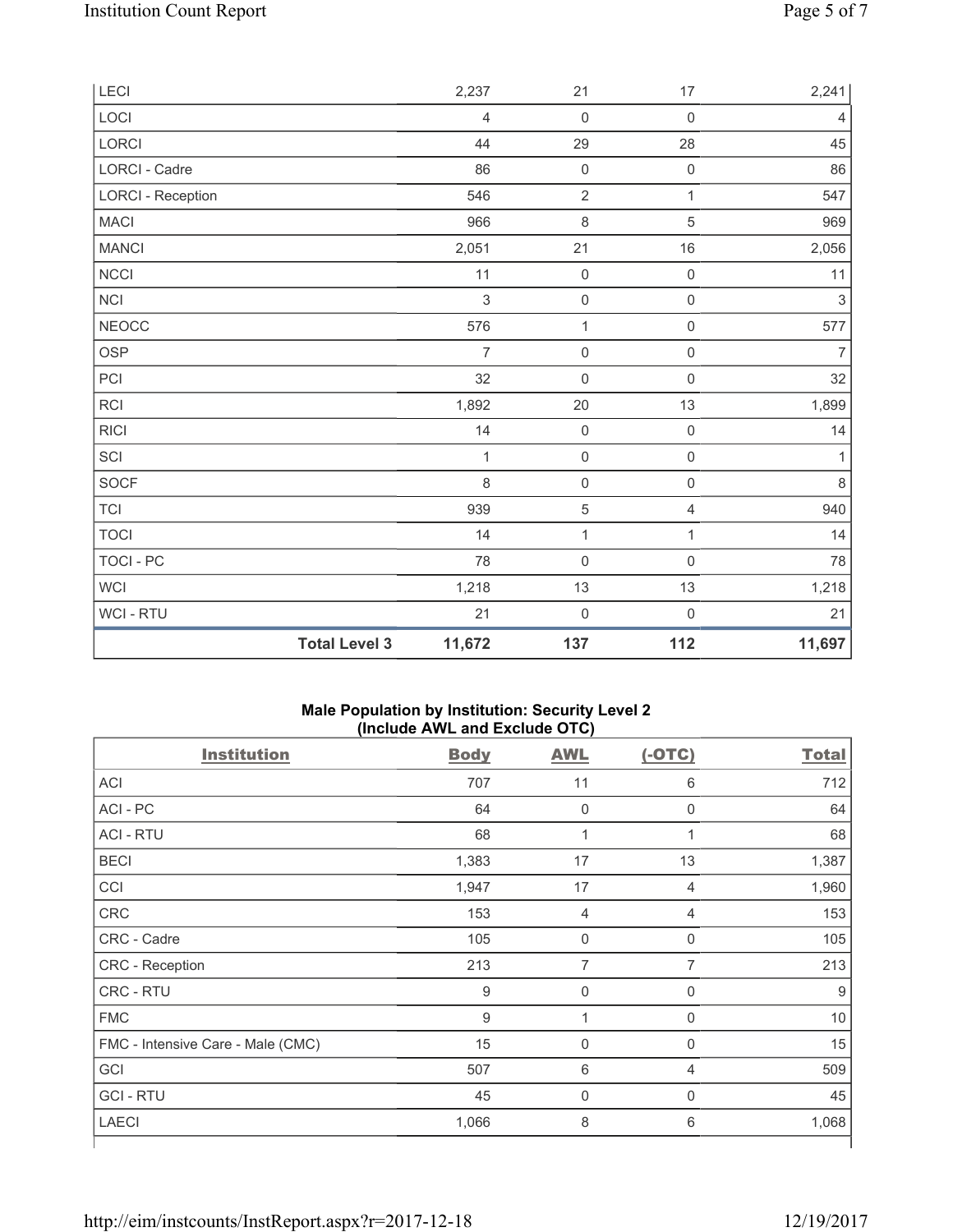| <b>LECI</b>              |                      | $\overline{4}$          | $\mathsf{O}\xspace$ | $\mathsf{O}\xspace$ | $\overline{4}$            |
|--------------------------|----------------------|-------------------------|---------------------|---------------------|---------------------------|
| LOCI                     |                      | 1,256                   | $\overline{7}$      | 5                   | 1,258                     |
| LORCI                    |                      | 104                     | 23                  | 21                  | 106                       |
| <b>LORCI - Cadre</b>     |                      | 44                      | $\mathsf{O}\xspace$ | $\mathsf{O}\xspace$ | 44                        |
| <b>LORCI - Reception</b> |                      | 226                     | $\sqrt{2}$          | $\overline{2}$      | 226                       |
| <b>MACI</b>              |                      | 87                      | $\mathbf 0$         | $\mathsf{O}\xspace$ | 87                        |
| <b>MANCI</b>             |                      | $\mathsf 3$             | $\mathsf{O}\xspace$ | $\mathsf{O}\xspace$ | $\ensuremath{\mathsf{3}}$ |
| <b>MCI</b>               |                      | 1,484                   | 14                  | 8                   | 1,490                     |
| MCI - Camp               |                      | 1                       | $\mathsf{O}\xspace$ | $\mathsf{O}\xspace$ | $\mathbf{1}$              |
| <b>NCCI</b>              |                      | 1,350                   | 15                  | $\,8\,$             | 1,357                     |
| NCI                      |                      | 1,697                   | 26                  | 21                  | 1,702                     |
| <b>NEOCC</b>             |                      | $\sqrt{5}$              | $\mathsf{O}\xspace$ | $\mathsf{O}\xspace$ | $\,$ 5 $\,$               |
| OSP                      |                      | 1                       | $\mathsf{O}\xspace$ | $\mathsf{O}\xspace$ | $\mathbf{1}$              |
| PCI                      |                      | 728                     | 18                  | 5                   | 741                       |
| <b>RCI</b>               |                      | 217                     | $\overline{2}$      | $\mathbf{1}$        | 218                       |
| <b>RICI</b>              |                      | 1,495                   | 30                  | 19                  | 1,506                     |
| SCI                      |                      | 908                     | 9                   | 3                   | 914                       |
| SOCF                     |                      | 1                       | $\mathsf{O}\xspace$ | $\mathsf 0$         | $\mathbf{1}$              |
| <b>TCI</b>               |                      | 12                      | $\mathsf{O}\xspace$ | $\mathsf{O}\xspace$ | 12                        |
| <b>TOCI</b>              |                      | $\mathbf 0$             | 1                   | $\mathbf{1}$        | $\mathbf 0$               |
| <b>WCI</b>               |                      | $\overline{\mathbf{4}}$ | $\mathsf{O}\xspace$ | $\mathsf 0$         | $\overline{4}$            |
| WCI - RTU                |                      | $\mathbf 1$             | $\mathbf 0$         | $\mathsf{O}\xspace$ | $\mathbf{1}$              |
|                          | <b>Total Level 2</b> | 15,919                  | 219                 | 139                 | 15,999                    |

### **Male Population by Institution: Security Level 1 (Include AWL and Exclude OTC)**

| <b>Body</b> | <b>AWL</b>     | $(-OTC)$     | <b>Total</b> |
|-------------|----------------|--------------|--------------|
| 641         | 3              | 1            | 643          |
| 1           | $\mathbf 0$    | $\mathbf 0$  |              |
| 36          | $\pmb{0}$      | 0            | 36           |
| 804         | 11             | 3            | 812          |
| 494         | $\pmb{0}$      | $\mathbf 0$  | 494          |
| 652         | $\overline{2}$ | 0            | 654          |
| 84          | $\sqrt{3}$     | 3            | 84           |
| 120         | 4              | 4            | 120          |
| 427         | 10             | 3            | 434          |
| 26          | $\mathbf 0$    | $\mathbf 0$  | 26           |
| 626         | 10             | 4            | 632          |
| 647         | $\mathbf 0$    | $\mathbf{0}$ | 647          |
| 16          | 0              | 0            | 16           |
|             |                |              |              |